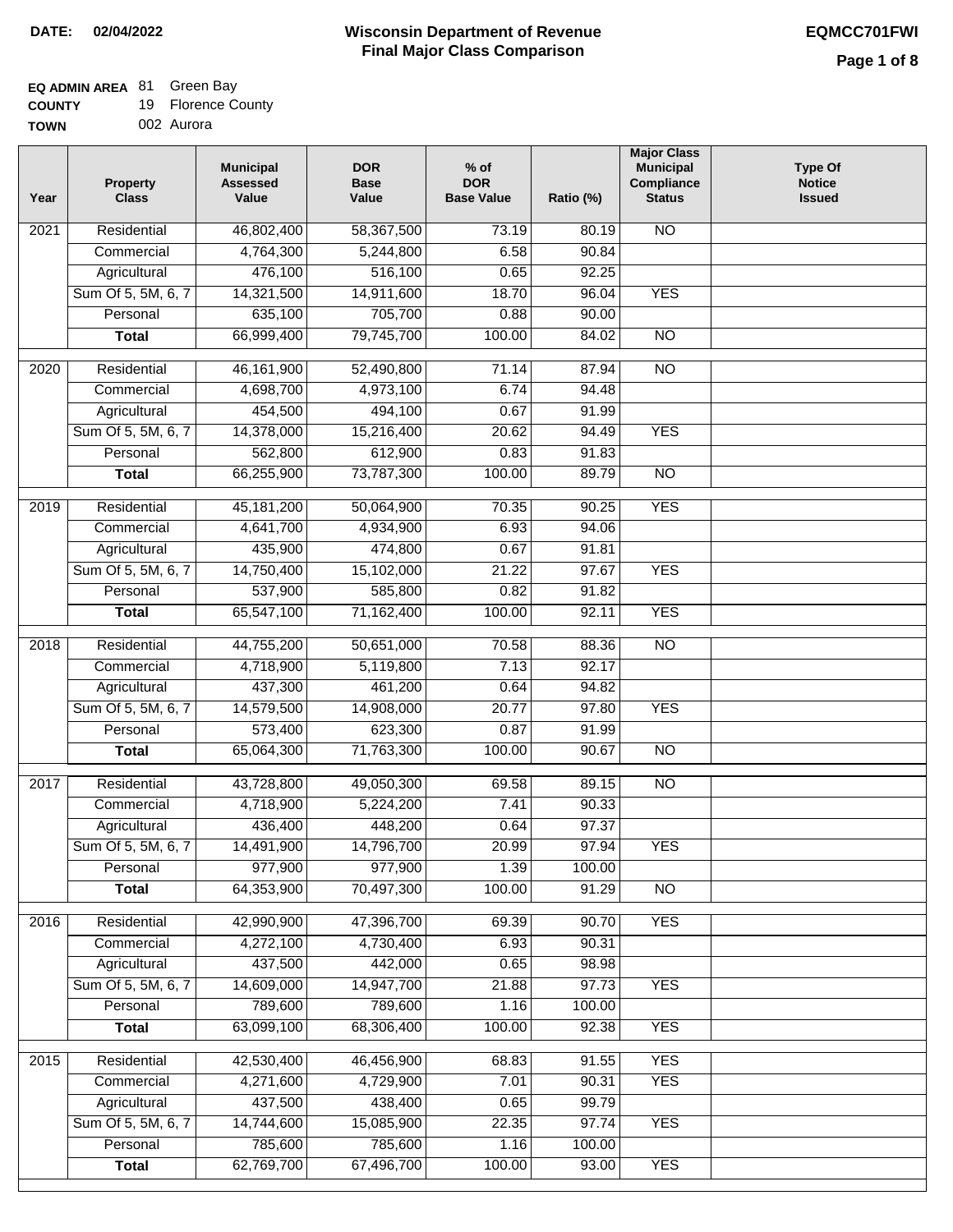**EQ ADMIN AREA** 81 Green Bay

**COUNTY TOWN** 19 Florence County 004 Commonwealth

| Year              | <b>Property</b><br><b>Class</b> | <b>Municipal</b><br><b>Assessed</b><br>Value | <b>DOR</b><br><b>Base</b><br>Value | $%$ of<br><b>DOR</b><br><b>Base Value</b> | Ratio (%) | <b>Major Class</b><br><b>Municipal</b><br>Compliance<br><b>Status</b> | Type Of<br><b>Notice</b><br><b>Issued</b> |
|-------------------|---------------------------------|----------------------------------------------|------------------------------------|-------------------------------------------|-----------|-----------------------------------------------------------------------|-------------------------------------------|
| 2021              | Residential                     | 36,908,300                                   | 46,800,500                         | 82.02                                     | 78.86     | <b>NO</b>                                                             |                                           |
|                   | Commercial                      | 939,400                                      | 863,400                            | 1.51                                      | 108.80    |                                                                       |                                           |
|                   | Agricultural                    | 107,200                                      | 131,200                            | 0.23                                      | 81.71     |                                                                       |                                           |
|                   | Sum Of 5, 5M, 6, 7              | 8,667,200                                    | 9,106,100                          | 15.96                                     | 95.18     | <b>YES</b>                                                            |                                           |
|                   | Personal                        | 132,800                                      | 161,900                            | 0.28                                      | 82.03     |                                                                       |                                           |
|                   | <b>Total</b>                    | 46,754,900                                   | 57,063,100                         | 100.00                                    | 81.94     | $\overline{NO}$                                                       |                                           |
| 2020              | Residential                     | 36,259,800                                   | 41,789,500                         | 80.03                                     | 86.77     | $\overline{NO}$                                                       |                                           |
|                   | Commercial                      | 939,400                                      | 830,200                            | 1.59                                      | 113.15    |                                                                       |                                           |
|                   | Agricultural                    | 120,300                                      | 126,500                            | 0.24                                      | 95.10     |                                                                       |                                           |
|                   | Sum Of 5, 5M, 6, 7              | 8,876,500                                    | 9,328,900                          | 17.86                                     | 95.15     | <b>YES</b>                                                            |                                           |
|                   | Personal                        | 137,400                                      | 144,700                            | 0.28                                      | 94.96     |                                                                       |                                           |
|                   | <b>Total</b>                    | 46,333,400                                   | 52,219,800                         | 100.00                                    | 88.73     | $\overline{NO}$                                                       |                                           |
|                   |                                 |                                              |                                    |                                           |           |                                                                       |                                           |
| 2019              | Residential                     | 36,260,600                                   | 40,505,800                         | 79.12                                     | 89.52     | $\overline{NO}$                                                       |                                           |
|                   | Commercial                      | 939,400                                      | 830,200                            | 1.62                                      | 113.15    |                                                                       |                                           |
|                   | Agricultural                    | 107,400                                      | 121,600                            | 0.24                                      | 88.32     |                                                                       |                                           |
|                   | Sum Of 5, 5M, 6, 7              | 8,886,600                                    | 9,594,600                          | 18.74                                     | 92.62     | <b>YES</b>                                                            |                                           |
|                   | Personal                        | 125,300                                      | 140,800                            | 0.28                                      | 88.99     |                                                                       |                                           |
|                   | <b>Total</b>                    | 46,319,300                                   | 51,193,000                         | 100.00                                    | 90.48     | $\overline{NO}$                                                       |                                           |
| 2018              | Residential                     | 35,644,300                                   | 38,235,100                         | 78.26                                     | 93.22     | <b>YES</b>                                                            |                                           |
|                   | Commercial                      | 927,700                                      | 833,800                            | 1.71                                      | 111.26    |                                                                       |                                           |
|                   | Agricultural                    | 109,500                                      | 118,300                            | 0.24                                      | 92.56     |                                                                       |                                           |
|                   | Sum Of 5, 5M, 6, 7              | 8,800,700                                    | 9,475,900                          | 19.40                                     | 92.87     | <b>YES</b>                                                            |                                           |
|                   | Personal                        | 178,800                                      | 192,200                            | 0.39                                      | 93.03     |                                                                       |                                           |
|                   | <b>Total</b>                    | 45,661,000                                   | 48,855,300                         | 100.00                                    | 93.46     | <b>YES</b>                                                            |                                           |
| $\overline{2017}$ | Residential                     | 34,941,900                                   | 37,100,800                         | 78.55                                     | 94.18     | <b>YES</b>                                                            |                                           |
|                   | Commercial                      | 927,700                                      | 850,800                            | 1.80                                      | 109.04    |                                                                       |                                           |
|                   | Agricultural                    | 109,400                                      | 115,400                            | 0.24                                      | 94.80     |                                                                       |                                           |
|                   | Sum Of 5, 5M, 6, 7              | 8,922,000                                    | 9,050,300                          | 19.16                                     | 98.58     | <b>YES</b>                                                            |                                           |
|                   | Personal                        | 107,200                                      | 112,800                            | 0.24                                      | 95.04     |                                                                       |                                           |
|                   | <b>Total</b>                    | 45,008,200                                   | 47,230,100                         | 100.00                                    | 95.30     | <b>YES</b>                                                            |                                           |
| 2016              | Residential                     | 34,783,300                                   | 36,934,800                         | 77.49                                     | 94.17     | <b>YES</b>                                                            |                                           |
|                   | Commercial                      | 938,400                                      | 852,600                            | 1.79                                      | 110.06    |                                                                       |                                           |
|                   | Agricultural                    | 114,000                                      | 113,800                            | 0.24                                      | 100.18    |                                                                       |                                           |
|                   | Sum Of 5, 5M, 6, 7              | 8,991,800                                    | 9,685,600                          | 20.32                                     | 92.84     | <b>YES</b>                                                            |                                           |
|                   | Personal                        | 77,300                                       | 77,300                             | 0.16                                      | 100.00    |                                                                       |                                           |
|                   | <b>Total</b>                    | 44,904,800                                   | 47,664,100                         | 100.00                                    | 94.21     | <b>YES</b>                                                            |                                           |
| 2015              | Residential                     | 34,727,700                                   | 36,385,000                         | 76.74                                     | 95.45     | <b>YES</b>                                                            |                                           |
|                   | Commercial                      | 938,300                                      | 852,500                            | 1.80                                      | 110.06    |                                                                       |                                           |
|                   | Agricultural                    | 112,800                                      | 112,400                            | 0.24                                      | 100.36    |                                                                       |                                           |
|                   | Sum Of 5, 5M, 6, 7              | 8,701,700                                    | 10,004,500                         | 21.10                                     | 86.98     | <b>NO</b>                                                             |                                           |
|                   | Personal                        | 59,500                                       | 59,500                             | 0.13                                      | 100.00    |                                                                       |                                           |
|                   | <b>Total</b>                    | 44,540,000                                   | 47,413,900                         | 100.00                                    | 93.94     | N <sub>O</sub>                                                        |                                           |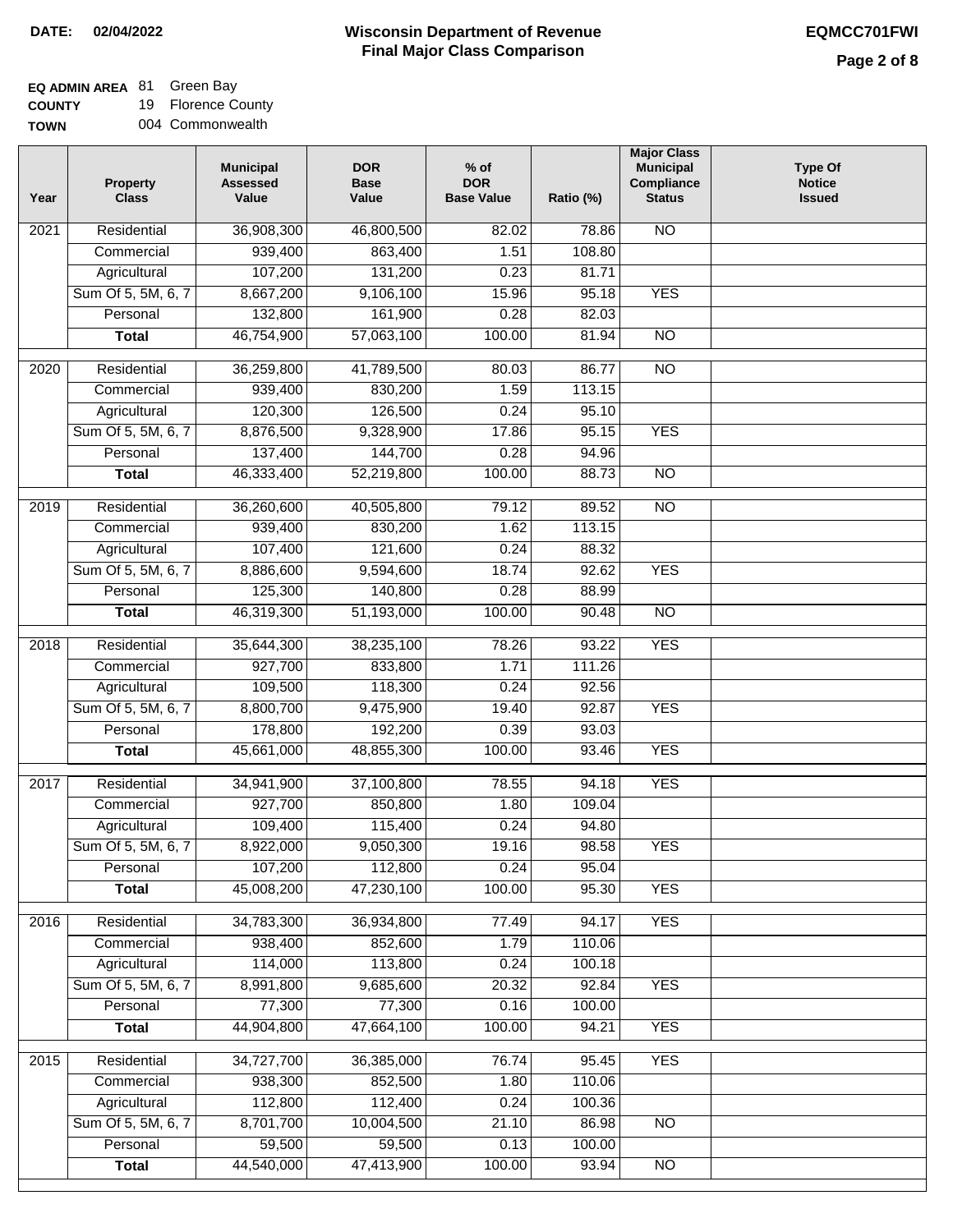# **EQ ADMIN AREA** 81 Green Bay

| <b>COUNTY</b> |  | <b>Florence County</b> |  |
|---------------|--|------------------------|--|
|---------------|--|------------------------|--|

**TOWN** 006 Fence

| Year              | Property<br><b>Class</b> | <b>Municipal</b><br><b>Assessed</b><br>Value | <b>DOR</b><br><b>Base</b><br>Value | $%$ of<br><b>DOR</b><br><b>Base Value</b> | Ratio (%) | <b>Major Class</b><br><b>Municipal</b><br>Compliance<br><b>Status</b> | <b>Type Of</b><br><b>Notice</b><br><b>Issued</b> |
|-------------------|--------------------------|----------------------------------------------|------------------------------------|-------------------------------------------|-----------|-----------------------------------------------------------------------|--------------------------------------------------|
| $\overline{202}1$ | Residential              | 23,148,600                                   | 26,705,700                         | 61.78                                     | 86.68     | N <sub>O</sub>                                                        |                                                  |
|                   | Commercial               | 174,900                                      | 175,000                            | 0.40                                      | 99.94     |                                                                       |                                                  |
|                   | Agricultural             | 268,000                                      | 291,100                            | 0.67                                      | 92.06     |                                                                       |                                                  |
|                   | Sum Of 5, 5M, 6, 7       | 15,832,500                                   | 15,480,900                         | 35.82                                     | 102.27    | <b>YES</b>                                                            |                                                  |
|                   | Personal                 | 525,900                                      | 571,600                            | 1.32                                      | 92.00     |                                                                       |                                                  |
|                   | <b>Total</b>             | 39,949,900                                   | 43,224,300                         | 100.00                                    | 92.42     | $\overline{NO}$                                                       |                                                  |
| 2020              | Residential              | 22,573,400                                   | 23,802,300                         | 58.80                                     | 94.84     | <b>YES</b>                                                            |                                                  |
|                   | Commercial               | 174,900                                      | 168,200                            | 0.42                                      | 103.98    |                                                                       |                                                  |
|                   | Agricultural             | 280,700                                      | 281,100                            | 0.69                                      | 99.86     |                                                                       |                                                  |
|                   | Sum Of 5, 5M, 6, 7       | 15,446,800                                   | 15,534,500                         | 38.38                                     | 99.44     | <b>YES</b>                                                            |                                                  |
|                   | Personal                 | 694,500                                      | 694,500                            | 1.72                                      | 100.00    |                                                                       |                                                  |
|                   | <b>Total</b>             | 39,170,300                                   | 40,480,600                         | 100.00                                    | 96.76     | <b>YES</b>                                                            |                                                  |
| 2019              | Residential              | 22,013,200                                   | 23,035,200                         | 57.58                                     | 95.56     | <b>YES</b>                                                            |                                                  |
|                   | Commercial               | 174,900                                      | 168,200                            | 0.42                                      | 103.98    |                                                                       |                                                  |
|                   | Agricultural             | 252,000                                      | 270,800                            | 0.68                                      | 93.06     |                                                                       |                                                  |
|                   | Sum Of 5, 5M, 6, 7       | 16,723,700                                   | 15,775,300                         | 39.44                                     | 106.01    | <b>YES</b>                                                            |                                                  |
|                   | Personal                 | 700,800                                      | 753,500                            | 1.88                                      | 93.01     |                                                                       |                                                  |
|                   | <b>Total</b>             | 39,864,600                                   | 40,003,000                         | 100.00                                    | 99.65     | <b>YES</b>                                                            |                                                  |
|                   |                          |                                              |                                    |                                           |           |                                                                       |                                                  |
| 2018              | Residential              | 21,630,000                                   | 22,829,200                         | 57.73                                     | 94.75     | <b>YES</b>                                                            |                                                  |
|                   | Commercial               | 174,900                                      | 171,600                            | 0.43                                      | 101.92    |                                                                       |                                                  |
|                   | Agricultural             | 259,900                                      | 265,100                            | 0.67                                      | 98.04     |                                                                       |                                                  |
|                   | Sum Of 5, 5M, 6, 7       | 15,495,100                                   | 15,547,400                         | 39.31                                     | 99.66     | <b>YES</b>                                                            |                                                  |
|                   | Personal                 | 719,300                                      | 734,000                            | 1.86                                      | 98.00     |                                                                       |                                                  |
|                   | <b>Total</b>             | 38,279,200                                   | 39,547,300                         | 100.00                                    | 96.79     | <b>YES</b>                                                            |                                                  |
| 2017              | Residential              | 21,356,700                                   | 22,238,400                         | 58.58                                     | 96.04     | <b>YES</b>                                                            |                                                  |
|                   | Commercial               | 174,900                                      | 175,100                            | 0.46                                      | 99.89     |                                                                       |                                                  |
|                   | Agricultural             | 248,800                                      | 261,100                            | 0.69                                      | 95.29     |                                                                       |                                                  |
|                   | Sum Of 5, 5M, 6, 7       | 15,441,000                                   | 14,603,700                         | 38.47                                     | 105.73    | <b>YES</b>                                                            |                                                  |
|                   | Personal                 | 649,600                                      | 683,800                            | 1.80                                      | 95.00     |                                                                       |                                                  |
|                   | <b>Total</b>             | 37,871,000                                   | 37,962,100                         | 100.00                                    | 99.76     | <b>YES</b>                                                            |                                                  |
| 2016              | Residential              | 21,139,400                                   | 21,791,300                         | 56.93                                     | 97.01     | <b>YES</b>                                                            |                                                  |
|                   | Commercial               | 174,900                                      | 173,400                            | 0.45                                      | 100.87    |                                                                       |                                                  |
|                   | Agricultural             | 269,500                                      | 255,700                            | 0.67                                      | 105.40    |                                                                       |                                                  |
|                   | Sum Of 5, 5M, 6, 7       | 15,486,700                                   | 15,482,300                         | 40.45                                     | 100.03    | <b>YES</b>                                                            |                                                  |
|                   | Personal                 | 601,900                                      | 573,300                            | 1.50                                      | 104.99    |                                                                       |                                                  |
|                   | <b>Total</b>             | 37,672,400                                   | 38,276,000                         | 100.00                                    | 98.42     | <b>YES</b>                                                            |                                                  |
| 2015              | Residential              | 20,915,900                                   | 21,738,200                         | 56.76                                     | 96.22     | <b>YES</b>                                                            |                                                  |
|                   | Commercial               | 174,900                                      | 173,400                            | 0.45                                      | 100.87    |                                                                       |                                                  |
|                   | Agricultural             | 264,700                                      | 249,800                            | 0.65                                      | 105.96    |                                                                       |                                                  |
|                   | Sum Of 5, 5M, 6, 7       | 15,583,800                                   | 15,532,500                         | 40.56                                     | 100.33    | <b>YES</b>                                                            |                                                  |
|                   | Personal                 | 601,200                                      | 601,200                            | 1.57                                      | 100.00    |                                                                       |                                                  |
|                   | <b>Total</b>             | 37,540,500                                   | 38,295,100                         | 100.00                                    | 98.03     | <b>YES</b>                                                            |                                                  |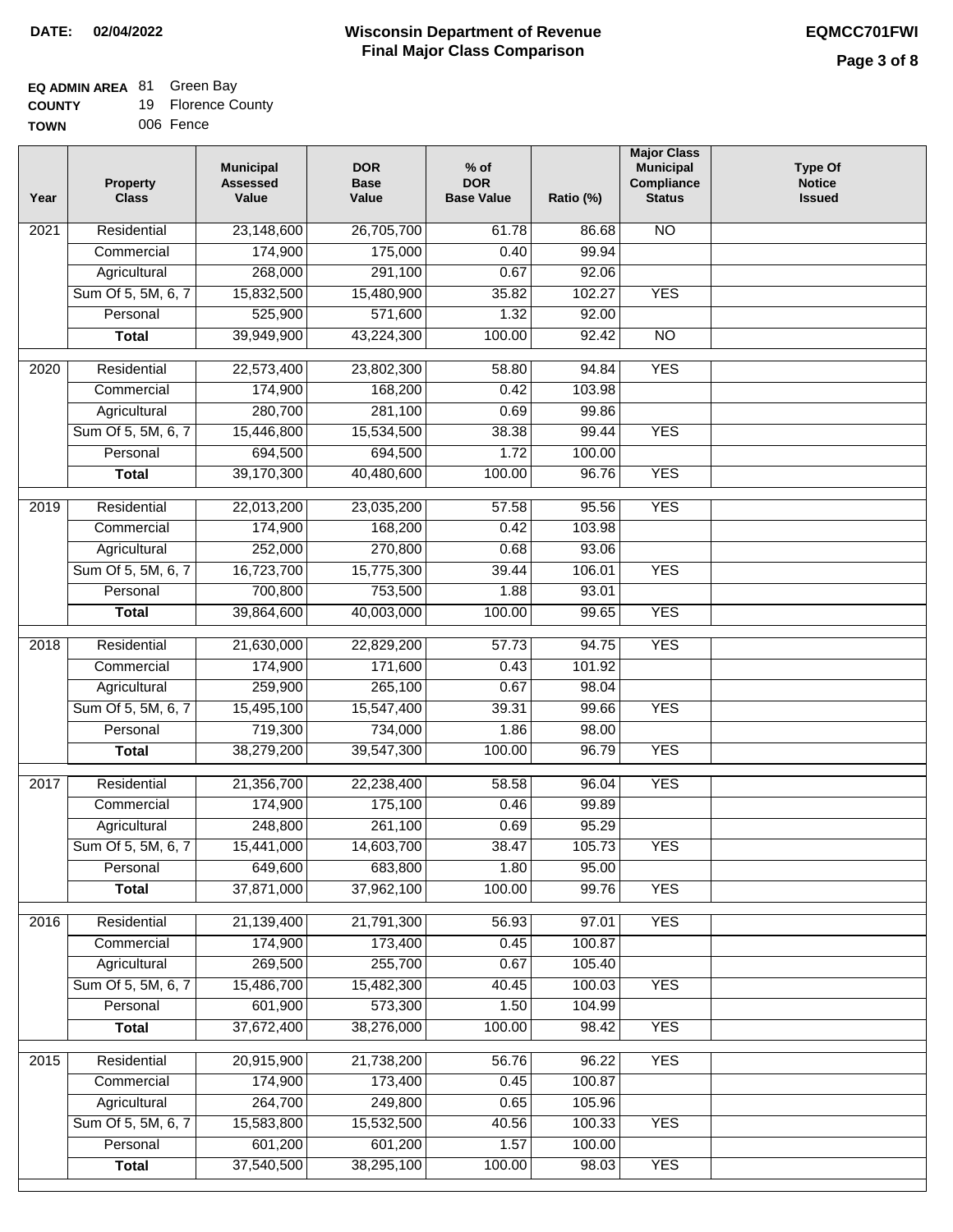## **EQ ADMIN AREA** 81 Green Bay

| <b>COUNTY</b> |  | <b>Florence County</b> |
|---------------|--|------------------------|
|---------------|--|------------------------|

**TOWN** 008 Fern

| Year              | <b>Property</b><br><b>Class</b> | <b>Municipal</b><br><b>Assessed</b><br>Value | <b>DOR</b><br><b>Base</b><br>Value | $%$ of<br><b>DOR</b><br><b>Base Value</b> | Ratio (%) | <b>Major Class</b><br><b>Municipal</b><br>Compliance<br><b>Status</b> | <b>Type Of</b><br><b>Notice</b><br><b>Issued</b> |
|-------------------|---------------------------------|----------------------------------------------|------------------------------------|-------------------------------------------|-----------|-----------------------------------------------------------------------|--------------------------------------------------|
| $\overline{202}1$ | Residential                     | 40,021,200                                   | 50,966,600                         | 91.05                                     | 78.52     | N <sub>O</sub>                                                        |                                                  |
|                   | Commercial                      | 69,000                                       | 73,900                             | 0.13                                      | 93.37     |                                                                       |                                                  |
|                   | Agricultural                    | 57,100                                       | 69,600                             | 0.12                                      | 82.04     |                                                                       |                                                  |
|                   | Sum Of 5, 5M, 6, 7              | 4,784,200                                    | 4,739,400                          | 8.47                                      | 100.95    |                                                                       |                                                  |
|                   | Personal                        | 106,400                                      | 129,800                            | 0.23                                      | 81.97     |                                                                       |                                                  |
|                   | <b>Total</b>                    | 45,037,900                                   | 55,979,300                         | 100.00                                    | 80.45     | $\overline{NO}$                                                       |                                                  |
| $\overline{2020}$ | Residential                     | 39,481,900                                   | 45,617,900                         | 90.53                                     | 86.55     | $\overline{NO}$                                                       |                                                  |
|                   | Commercial                      | 73,900                                       | 73,900                             | 0.15                                      | 100.00    |                                                                       |                                                  |
|                   | Agricultural                    | 61,900                                       | 69,500                             | 0.14                                      | 89.06     |                                                                       |                                                  |
|                   | Sum Of 5, 5M, 6, 7              | 4,748,600                                    | 4,558,700                          | 9.05                                      | 104.17    |                                                                       |                                                  |
|                   | Personal                        | 70,100                                       | 70,100                             | 0.14                                      | 100.00    |                                                                       |                                                  |
|                   | <b>Total</b>                    | 44,436,400                                   | 50,390,100                         | 100.00                                    | 88.18     | $\overline{NO}$                                                       |                                                  |
| 2019              | Residential                     | 39,494,300                                   | 44,677,900                         | 90.46                                     | 88.40     | $\overline{10}$                                                       |                                                  |
|                   | Commercial                      | $\Omega$                                     | $\Omega$                           | 0.00                                      | 0.00      |                                                                       |                                                  |
|                   | Agricultural                    | 61,900                                       | 89,100                             | 0.18                                      | 69.47     |                                                                       |                                                  |
|                   | Sum Of 5, 5M, 6, 7              | 4,748,600                                    | 4,557,500                          | 9.23                                      | 104.19    |                                                                       |                                                  |
|                   | Personal                        | 66,800                                       | 66,800                             | 0.14                                      | 100.00    |                                                                       |                                                  |
|                   | <b>Total</b>                    | 44,371,600                                   | 49,391,300                         | 100.00                                    | 89.84     | $\overline{NO}$                                                       |                                                  |
| 2018              | Residential                     | 39,305,600                                   | 43,621,800                         | 89.99                                     | 90.11     | <b>YES</b>                                                            |                                                  |
|                   | Commercial                      | 0                                            | $\Omega$                           | 0.00                                      | 0.00      |                                                                       |                                                  |
|                   | Agricultural                    | 61,900                                       | 64,800                             | 0.13                                      | 95.52     |                                                                       |                                                  |
|                   | Sum Of 5, 5M, 6, 7              | 4,620,600                                    | 4,720,100                          | 9.74                                      | 97.89     |                                                                       |                                                  |
|                   | Personal                        | 66,800                                       | 66,800                             | 0.14                                      | 100.00    |                                                                       |                                                  |
|                   | <b>Total</b>                    | 44,054,900                                   | 48,473,500                         | 100.00                                    | 90.88     | <b>YES</b>                                                            |                                                  |
| 2017              | Residential                     | 39,203,300                                   | 43,089,800                         | 90.28                                     | 90.98     | <b>YES</b>                                                            |                                                  |
|                   | Commercial                      | $\Omega$                                     | 0                                  | 0.00                                      | 0.00      |                                                                       |                                                  |
|                   | Agricultural                    | 62,000                                       | 63,300                             | 0.13                                      | 97.95     |                                                                       |                                                  |
|                   | Sum Of 5, 5M, 6, 7              | 4,653,600                                    | 4,510,400                          | 9.45                                      | 103.17    |                                                                       |                                                  |
|                   | Personal                        | 66,300                                       | 66,300                             | 0.14                                      | 100.00    |                                                                       |                                                  |
|                   | <b>Total</b>                    | 43,985,200                                   | 47,729,800                         | 100.00                                    | 92.15     | <b>YES</b>                                                            |                                                  |
| 2016              | Residential                     | 39,241,300                                   | 43,097,900                         | 89.17                                     | 91.05     | <b>YES</b>                                                            |                                                  |
|                   | Commercial                      | 0                                            | 0                                  | 0.00                                      | 0.00      |                                                                       |                                                  |
|                   | Agricultural                    | 60,400                                       | 60,900                             | 0.13                                      | 99.18     |                                                                       |                                                  |
|                   | Sum Of 5, 5M, 6, 7              | 5,700,100                                    | 5,100,100                          | 10.55                                     | 111.76    | N <sub>O</sub>                                                        |                                                  |
|                   | Personal                        | 72,100                                       | 72,100                             | 0.15                                      | 100.00    |                                                                       |                                                  |
|                   | <b>Total</b>                    | 45,073,900                                   | 48,331,000                         | 100.00                                    | 93.26     | $\overline{NO}$                                                       | 1st Notice of Non-Compliance                     |
| 2015              | Residential                     | 39,176,000                                   | 43,483,800                         | 89.69                                     | 90.09     | <b>YES</b>                                                            |                                                  |
|                   | Commercial                      | 0                                            | $\Omega$                           | 0.00                                      | 0.00      |                                                                       |                                                  |
|                   | Agricultural                    | 60,400                                       | 60,400                             | 0.12                                      | 100.00    |                                                                       |                                                  |
|                   | Sum Of 5, 5M, 6, 7              | 5,772,100                                    | 4,849,500                          | 10.00                                     | 119.02    | $\overline{NO}$                                                       |                                                  |
|                   | Personal                        | 88,800                                       | 88,800                             | 0.18                                      | 100.00    |                                                                       |                                                  |
|                   | <b>Total</b>                    | 45,097,300                                   | 48,482,500                         | 100.00                                    | 93.02     | NO                                                                    |                                                  |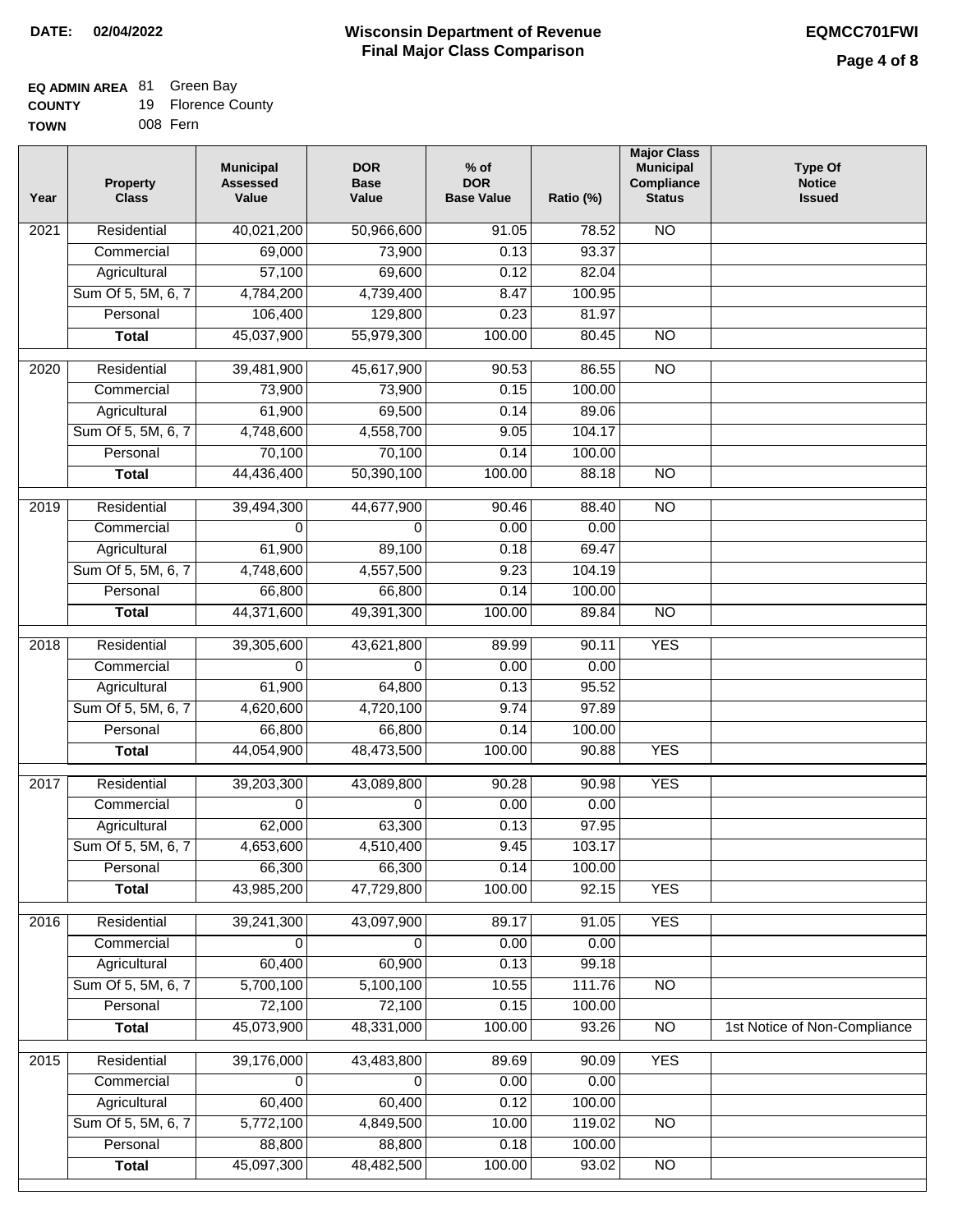# **EQ ADMIN AREA** 81 Green Bay

**COUNTY** 19 Florence County

**TOWN** 010 Florence

| Year              | <b>Property</b><br><b>Class</b> | <b>Municipal</b><br><b>Assessed</b><br>Value | <b>DOR</b><br><b>Base</b><br>Value | $%$ of<br><b>DOR</b><br><b>Base Value</b> | Ratio (%) | <b>Major Class</b><br><b>Municipal</b><br>Compliance<br><b>Status</b> | <b>Type Of</b><br><b>Notice</b><br><b>Issued</b> |
|-------------------|---------------------------------|----------------------------------------------|------------------------------------|-------------------------------------------|-----------|-----------------------------------------------------------------------|--------------------------------------------------|
| $\overline{202}1$ | Residential                     | 257,259,400                                  | 322,981,600                        | 87.03                                     | 79.65     | $\overline{NO}$                                                       |                                                  |
|                   | Commercial                      | 19,864,700                                   | 21,544,300                         | 5.81                                      | 92.20     |                                                                       |                                                  |
|                   | Agricultural                    | 365,400                                      | 435,000                            | 0.12                                      | 84.00     |                                                                       |                                                  |
|                   | Sum Of 5, 5M, 6, 7              | 23,700,100                                   | 24,447,000                         | 6.59                                      | 96.94     |                                                                       |                                                  |
|                   | Personal                        | 1,425,400                                    | 1,697,000                          | 0.46                                      | 84.00     |                                                                       |                                                  |
|                   | <b>Total</b>                    | 302,615,000                                  | 371,104,900                        | 100.00                                    | 81.54     | $\overline{NO}$                                                       |                                                  |
| 2020              | Residential                     | 254,234,500                                  | 285,237,700                        | 85.99                                     | 89.13     | $\overline{NO}$                                                       |                                                  |
|                   | Commercial                      | 19,593,000                                   | 20,347,500                         | 6.13                                      | 96.29     |                                                                       |                                                  |
|                   | Agricultural                    | 368,400                                      | 409,600                            | 0.12                                      | 89.94     |                                                                       |                                                  |
|                   | Sum Of 5, 5M, 6, 7              | 23,998,800                                   | 23,973,600                         | 7.23                                      | 100.11    |                                                                       |                                                  |
|                   | Personal                        | 1,574,800                                    | 1,749,800                          | 0.53                                      | 90.00     |                                                                       |                                                  |
|                   | <b>Total</b>                    | 299,769,500                                  | 331,718,200                        | 100.00                                    | 90.37     | $\overline{NO}$                                                       |                                                  |
|                   |                                 |                                              |                                    |                                           |           |                                                                       |                                                  |
| 2019              | Residential                     | 252,156,800                                  | 266,836,300                        | 84.64                                     | 94.50     | <b>YES</b>                                                            |                                                  |
|                   | Commercial                      | 19,787,700                                   | 20,526,600                         | 6.51                                      | 96.40     |                                                                       |                                                  |
|                   | Agricultural                    | 365,600                                      | 401,600                            | 0.13                                      | 91.04     |                                                                       |                                                  |
|                   | Sum Of 5, 5M, 6, 7              | 24,071,200                                   | 25,493,200                         | 8.09                                      | 94.42     |                                                                       |                                                  |
|                   | Personal                        | 1,816,900                                    | 1,996,500                          | 0.63                                      | 91.00     |                                                                       |                                                  |
|                   | <b>Total</b>                    | 298,198,200                                  | 315,254,200                        | 100.00                                    | 94.59     | <b>YES</b>                                                            |                                                  |
| 2018              | Residential                     | 249,520,000                                  | 251,063,700                        | 83.79                                     | 99.39     | <b>YES</b>                                                            |                                                  |
|                   | Commercial                      | 19,488,800                                   | 20,624,000                         | 6.88                                      | 94.50     |                                                                       |                                                  |
|                   | Agricultural                    | 376,700                                      | 396,100                            | 0.13                                      | 95.10     |                                                                       |                                                  |
|                   | Sum Of 5, 5M, 6, 7              | 24,129,300                                   | 25,438,000                         | 8.49                                      | 94.86     |                                                                       |                                                  |
|                   | Personal                        | 2,009,100                                    | 2,114,800                          | 0.71                                      | 95.00     |                                                                       |                                                  |
|                   | <b>Total</b>                    | 295,523,900                                  | 299,636,600                        | 100.00                                    | 98.63     | <b>YES</b>                                                            |                                                  |
| $\overline{2017}$ | Residential                     | 247,832,500                                  | 254,046,800                        | 83.54                                     | 97.55     | <b>YES</b>                                                            |                                                  |
|                   | Commercial                      | 19,552,600                                   | 21,223,300                         | 6.98                                      | 92.13     |                                                                       |                                                  |
|                   | Agricultural                    | 367,900                                      | 387,500                            | 0.13                                      | 94.94     |                                                                       |                                                  |
|                   | Sum Of 5, 5M, 6, 7              | 24,304,400                                   | 25,646,400                         | 8.43                                      | 94.77     |                                                                       |                                                  |
|                   | Personal                        | 2,667,600                                    | 2,808,000                          | 0.92                                      | 95.00     |                                                                       |                                                  |
|                   | <b>Total</b>                    | 294,725,000                                  | 304,112,000                        | 100.00                                    | 96.91     | <b>YES</b>                                                            |                                                  |
| 2016              | Residential                     | 246,250,500                                  | 252,242,800                        | 83.24                                     | 97.62     | <b>YES</b>                                                            |                                                  |
|                   | Commercial                      | 19,612,200                                   | 20,989,100                         | 6.93                                      | 93.44     |                                                                       |                                                  |
|                   | Agricultural                    | 376,900                                      | 376,800                            | 0.12                                      | 100.03    |                                                                       |                                                  |
|                   | Sum Of 5, 5M, 6, 7              | 23,995,100                                   | 26,840,800                         | 8.86                                      | 89.40     |                                                                       |                                                  |
|                   | Personal                        | 2,582,300                                    | 2,582,300                          | 0.85                                      | 100.00    |                                                                       |                                                  |
|                   | <b>Total</b>                    | 292,817,000                                  | 303,031,800                        | 100.00                                    | 96.63     | <b>YES</b>                                                            |                                                  |
| 2015              | Residential                     | 245,049,300                                  | 255,648,000                        | 84.32                                     | 95.85     | <b>YES</b>                                                            |                                                  |
|                   | Commercial                      | 18,962,800                                   | 20,578,300                         | 6.79                                      | 92.15     | <b>YES</b>                                                            |                                                  |
|                   | Agricultural                    | 361,500                                      | 369,400                            | 0.12                                      | 97.86     |                                                                       |                                                  |
|                   | Sum Of 5, 5M, 6, 7              | 24,284,400                                   | 24,105,300                         | 7.95                                      | 100.74    | <b>YES</b>                                                            |                                                  |
|                   | Personal                        | 2,484,500                                    | 2,484,500                          | 0.82                                      | 100.00    |                                                                       |                                                  |
|                   | <b>Total</b>                    | 291,142,500                                  | 303,185,500                        | 100.00                                    | 96.03     | <b>YES</b>                                                            |                                                  |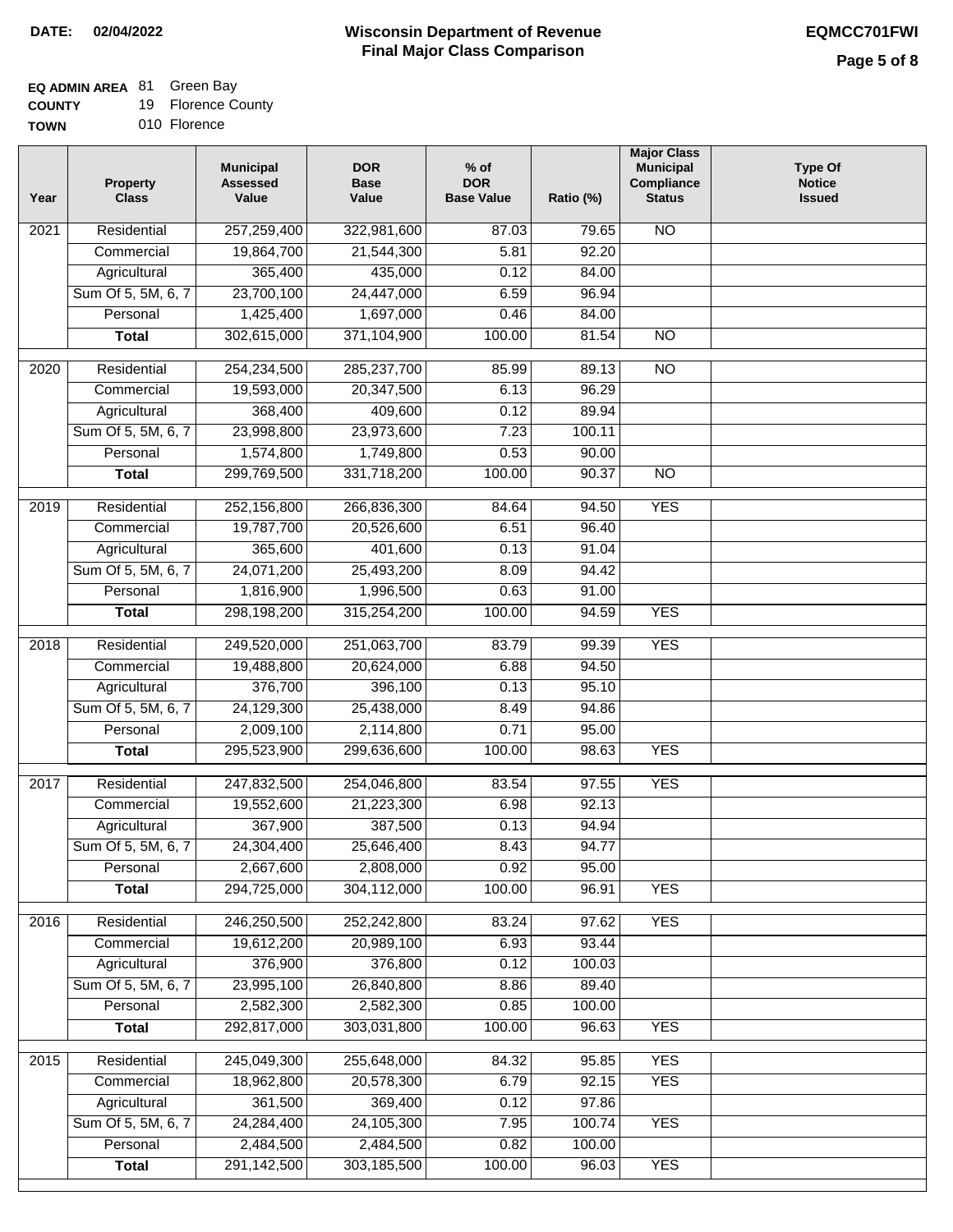## **EQ ADMIN AREA** 81 Green Bay

**COUNTY** 19 Florence County

| <b>TOWN</b> | 012 Homestead |
|-------------|---------------|
|             |               |

| Year | <b>Property</b><br><b>Class</b> | <b>Municipal</b><br><b>Assessed</b><br>Value | <b>DOR</b><br><b>Base</b><br>Value | $%$ of<br><b>DOR</b><br><b>Base Value</b> | Ratio (%) | <b>Major Class</b><br><b>Municipal</b><br>Compliance<br><b>Status</b> | <b>Type Of</b><br><b>Notice</b><br><b>Issued</b> |
|------|---------------------------------|----------------------------------------------|------------------------------------|-------------------------------------------|-----------|-----------------------------------------------------------------------|--------------------------------------------------|
| 2021 | Residential                     | 33,518,000                                   | 39,302,900                         | 76.97                                     | 85.28     | <b>NO</b>                                                             |                                                  |
|      | Commercial                      | 0                                            | 0                                  | 0.00                                      | 0.00      |                                                                       |                                                  |
|      | Agricultural                    | 377,400                                      | 389,200                            | 0.76                                      | 96.97     |                                                                       |                                                  |
|      | Sum Of 5, 5M, 6, 7              | 11,036,600                                   | 11,289,800                         | 22.11                                     | 97.76     | <b>YES</b>                                                            |                                                  |
|      | Personal                        | 79,200                                       | 81,700                             | 0.16                                      | 96.94     |                                                                       |                                                  |
|      | <b>Total</b>                    | 45,011,200                                   | 51,063,600                         | 100.00                                    | 88.15     | $\overline{NO}$                                                       |                                                  |
| 2020 | Residential                     | 33,234,100                                   | 35,462,000                         | 75.20                                     | 93.72     | <b>YES</b>                                                            |                                                  |
|      | Commercial                      | 0                                            | 0                                  | 0.00                                      | 0.00      |                                                                       |                                                  |
|      | Agricultural                    | 364,000                                      | 372,600                            | 0.79                                      | 97.69     |                                                                       |                                                  |
|      | Sum Of 5, 5M, 6, 7              | 11,054,600                                   | 11,242,800                         | 23.84                                     | 98.33     | <b>YES</b>                                                            |                                                  |
|      | Personal                        | 78,500                                       | 80,100                             | 0.17                                      | 98.00     |                                                                       |                                                  |
|      | <b>Total</b>                    | 44,731,200                                   | 47, 157, 500                       | 100.00                                    | 94.85     | <b>YES</b>                                                            |                                                  |
| 2019 | Residential                     | 33,068,300                                   | 34,265,600                         | 75.15                                     | 96.51     | <b>YES</b>                                                            |                                                  |
|      | Commercial                      | $\Omega$                                     | $\Omega$                           | 0.00                                      | 0.00      |                                                                       |                                                  |
|      | Agricultural                    | 345,700                                      | 356,500                            | 0.78                                      | 96.97     |                                                                       |                                                  |
|      | Sum Of 5, 5M, 6, 7              | 11,314,400                                   | 10,893,000                         | 23.89                                     | 103.87    | <b>YES</b>                                                            |                                                  |
|      | Personal                        | 79,700                                       | 82,200                             | 0.18                                      | 96.96     |                                                                       |                                                  |
|      | <b>Total</b>                    | 44,808,100                                   | 45,597,300                         | 100.00                                    | 98.27     | <b>YES</b>                                                            |                                                  |
| 2018 | Residential                     | 32,776,800                                   | 33,916,200                         | 73.63                                     | 96.64     | <b>YES</b>                                                            |                                                  |
|      | Commercial                      | $\Omega$                                     | $\Omega$                           | 0.00                                      | 0.00      |                                                                       |                                                  |
|      | Agricultural                    | 337,400                                      | 347,100                            | 0.75                                      | 97.21     |                                                                       |                                                  |
|      | Sum Of 5, 5M, 6, 7              | 11,365,900                                   | 11,543,600                         | 25.06                                     | 98.46     | <b>YES</b>                                                            |                                                  |
|      | Personal                        | 248,900                                      | 256,600                            | 0.56                                      | 97.00     |                                                                       |                                                  |
|      | <b>Total</b>                    | 44,729,000                                   | 46,063,500                         | 100.00                                    | 97.10     | <b>YES</b>                                                            |                                                  |
| 2017 | Residential                     | 32,583,900                                   | 33,363,800                         | 73.39                                     | 97.66     | <b>YES</b>                                                            |                                                  |
|      | Commercial                      | $\Omega$                                     | 0                                  | 0.00                                      | 0.00      |                                                                       |                                                  |
|      | Agricultural                    | 331,000                                      | 338,400                            | 0.74                                      | 97.81     |                                                                       |                                                  |
|      | Sum Of 5, 5M, 6, 7              | 11,350,500                                   | 11,511,400                         | 25.32                                     | 98.60     | <b>YES</b>                                                            |                                                  |
|      | Personal                        | 244,100                                      | 249,100                            | 0.55                                      | 97.99     |                                                                       |                                                  |
|      | <b>Total</b>                    | 44,509,500                                   | 45,462,700                         | 100.00                                    | 97.90     | <b>YES</b>                                                            |                                                  |
| 2016 | Residential                     | 32,416,900                                   | 33, 197, 700                       | 73.74                                     | 97.65     | <b>YES</b>                                                            |                                                  |
|      | Commercial                      | 0                                            | 0                                  | 0.00                                      | 0.00      |                                                                       |                                                  |
|      | Agricultural                    | 328,300                                      | 334,200                            | 0.74                                      | 98.23     |                                                                       |                                                  |
|      | Sum Of 5, 5M, 6, 7              | 11,092,800                                   | 11,250,900                         | 24.99                                     | 98.59     | <b>YES</b>                                                            |                                                  |
|      | Personal                        | 230,100                                      | 234,800                            | 0.52                                      | 98.00     |                                                                       |                                                  |
|      | <b>Total</b>                    | 44,068,100                                   | 45,017,600                         | 100.00                                    | 97.89     | <b>YES</b>                                                            |                                                  |
| 2015 | Residential                     | 31,913,200                                   | 32,313,100                         | 73.25                                     | 98.76     | <b>YES</b>                                                            |                                                  |
|      | Commercial                      | 0                                            | 0                                  | 0.00                                      | 0.00      |                                                                       |                                                  |
|      | Agricultural                    | 329,400                                      | 329,200                            | 0.75                                      | 100.06    |                                                                       |                                                  |
|      | Sum Of 5, 5M, 6, 7              | 11,095,400                                   | 11,238,800                         | 25.48                                     | 98.72     | <b>YES</b>                                                            |                                                  |
|      | Personal                        | 230,100                                      | 230,100                            | 0.52                                      | 100.00    |                                                                       |                                                  |
|      | <b>Total</b>                    | 43,568,100                                   | 44, 111, 200                       | 100.00                                    | 98.77     | <b>YES</b>                                                            |                                                  |
|      |                                 |                                              |                                    |                                           |           |                                                                       |                                                  |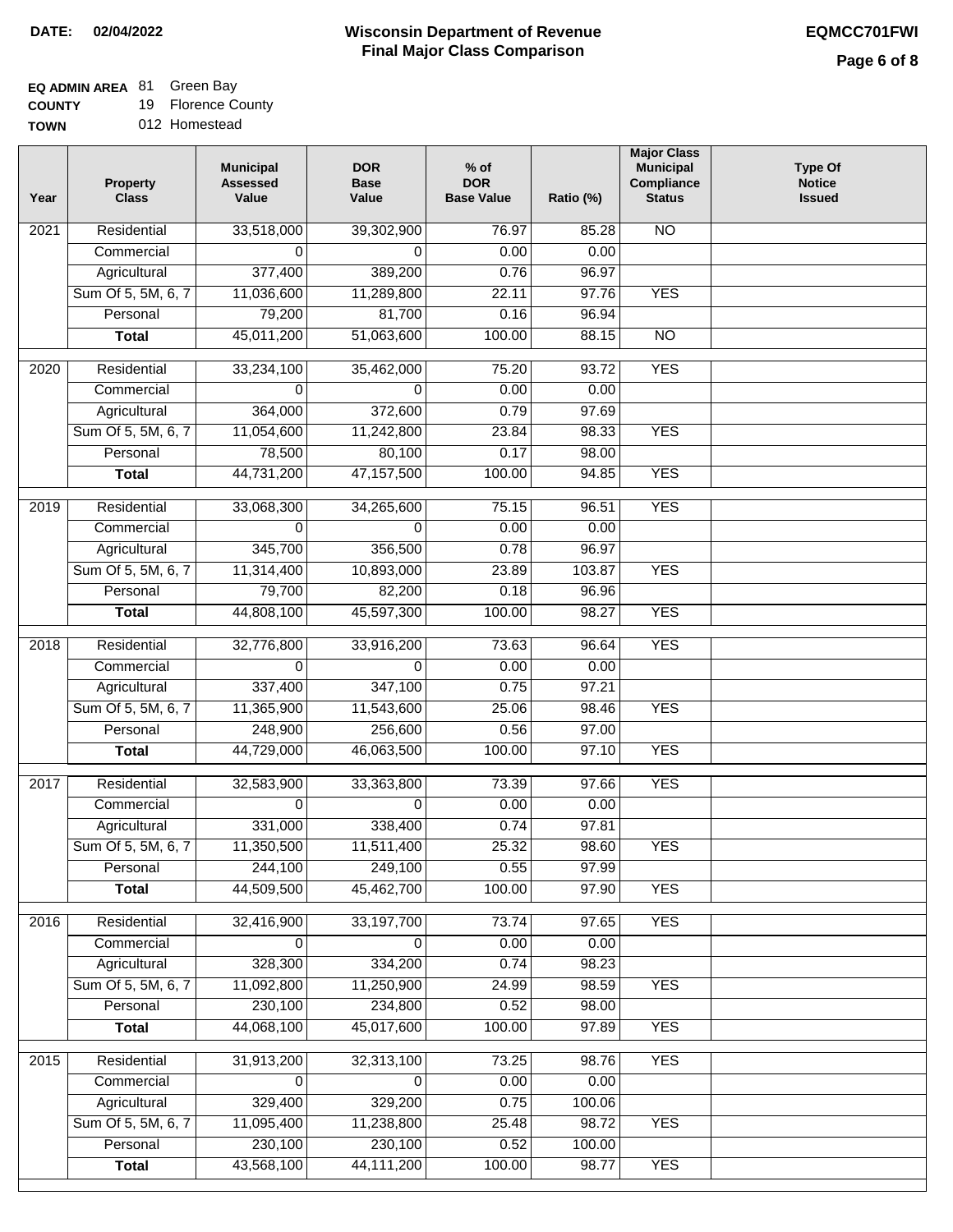## **EQ ADMIN AREA** 81 Green Bay

**COUNTY** 19 Florence County

| <b>TOWN</b> | 014 Long Lake |
|-------------|---------------|
|-------------|---------------|

| Year             | <b>Property</b><br><b>Class</b> | <b>Municipal</b><br><b>Assessed</b><br>Value | <b>DOR</b><br><b>Base</b><br>Value | $%$ of<br><b>DOR</b><br><b>Base Value</b> | Ratio (%) | <b>Major Class</b><br><b>Municipal</b><br>Compliance<br><b>Status</b> | <b>Type Of</b><br><b>Notice</b><br><b>Issued</b> |
|------------------|---------------------------------|----------------------------------------------|------------------------------------|-------------------------------------------|-----------|-----------------------------------------------------------------------|--------------------------------------------------|
| 2021             | Residential                     | 37,696,300                                   | 38,457,900                         | 89.61                                     | 98.02     | <b>YES</b>                                                            |                                                  |
|                  | Commercial                      | 1,959,800                                    | 1,468,500                          | 3.42                                      | 133.46    |                                                                       |                                                  |
|                  | Agricultural                    | 0                                            | 0                                  | 0.00                                      | 0.00      |                                                                       |                                                  |
|                  | Sum Of 5, 5M, 6, 7              | 2,822,200                                    | 2,874,100                          | 6.70                                      | 98.19     |                                                                       |                                                  |
|                  | Personal                        | 115,332                                      | 115,300                            | 0.27                                      | 100.03    |                                                                       |                                                  |
|                  | <b>Total</b>                    | 42,593,632                                   | 42,915,800                         | 100.00                                    | 99.25     | <b>YES</b>                                                            |                                                  |
| 2020             | Residential                     | 37,791,400                                   | 38,417,000                         | 89.86                                     | 98.37     | <b>YES</b>                                                            |                                                  |
|                  | Commercial                      | 1,959,800                                    | 1,439,700                          | 3.37                                      | 136.13    |                                                                       |                                                  |
|                  | Agricultural                    | 0                                            | 0                                  | 0.00                                      | 0.00      |                                                                       |                                                  |
|                  | Sum Of 5, 5M, 6, 7              | 2,823,600                                    | 2,787,100                          | 6.52                                      | 101.31    |                                                                       |                                                  |
|                  | Personal                        | 110,172                                      | 110,200                            | 0.26                                      | 99.97     |                                                                       |                                                  |
|                  | <b>Total</b>                    | 42,684,972                                   | 42,754,000                         | 100.00                                    | 99.84     | <b>YES</b>                                                            |                                                  |
|                  |                                 |                                              |                                    |                                           |           |                                                                       |                                                  |
| $\frac{1}{2019}$ | Residential                     | 37,464,700                                   | 36,946,400                         | 89.88                                     | 101.40    | <b>YES</b>                                                            |                                                  |
|                  | Commercial                      | 1,959,800                                    | 1,439,700                          | 3.50                                      | 136.13    |                                                                       |                                                  |
|                  | Agricultural                    | $\Omega$                                     | $\Omega$                           | 0.00                                      | 0.00      |                                                                       |                                                  |
|                  | Sum Of 5, 5M, 6, 7              | 2,823,600                                    | 2,612,600                          | 6.36                                      | 108.08    |                                                                       |                                                  |
|                  | Personal                        | 107,727                                      | 107,700                            | 0.26                                      | 100.03    |                                                                       |                                                  |
|                  | <b>Total</b>                    | 42,355,827                                   | 41,106,400                         | 100.00                                    | 103.04    | <b>YES</b>                                                            |                                                  |
| 2018             | Residential                     | 37,247,200                                   | 37,497,900                         | 89.88                                     | 99.33     | <b>YES</b>                                                            |                                                  |
|                  | Commercial                      | 1,930,400                                    | 1,439,000                          | 3.45                                      | 134.15    |                                                                       |                                                  |
|                  | Agricultural                    | $\Omega$                                     | $\Omega$                           | 0.00                                      | 0.00      |                                                                       |                                                  |
|                  | Sum Of 5, 5M, 6, 7              | 2,888,400                                    | 2,675,600                          | 6.41                                      | 107.95    |                                                                       |                                                  |
|                  | Personal                        | 106,803                                      | 106,900                            | 0.26                                      | 99.91     |                                                                       |                                                  |
|                  | <b>Total</b>                    | 42,172,803                                   | 41,719,400                         | 100.00                                    | 101.09    | <b>YES</b>                                                            |                                                  |
| 2017             | Residential                     | 36,532,600                                   | 36,426,400                         | 89.06                                     | 100.29    | <b>YES</b>                                                            |                                                  |
|                  | Commercial                      | 2,173,900                                    | 1,649,500                          | 4.03                                      | 131.79    |                                                                       |                                                  |
|                  | Agricultural                    | 0                                            | 0                                  | 0.00                                      | 0.00      |                                                                       |                                                  |
|                  | Sum Of 5, 5M, 6, 7              | 2,896,600                                    | 2,682,600                          | 6.56                                      | 107.98    |                                                                       |                                                  |
|                  | Personal                        | 142,740                                      | 142,700                            | 0.35                                      | 100.03    |                                                                       |                                                  |
|                  | <b>Total</b>                    | 41,745,840                                   | 40,901,200                         | 100.00                                    | 102.07    | <b>YES</b>                                                            |                                                  |
| 2016             | Residential                     | 36,426,400                                   | 35,903,700                         | 88.28                                     | 101.46    | <b>YES</b>                                                            |                                                  |
|                  | Commercial                      | 2,173,900                                    | 1,633,100                          | 4.02                                      | 133.11    |                                                                       |                                                  |
|                  | Agricultural                    | 0                                            | 0                                  | 0.00                                      | 0.00      |                                                                       |                                                  |
|                  | Sum Of 5, 5M, 6, 7              | 2,855,200                                    | 2,947,500                          | 7.25                                      | 96.87     |                                                                       |                                                  |
|                  | Personal                        | 187,661                                      | 187,700                            | 0.46                                      | 99.98     |                                                                       |                                                  |
|                  | <b>Total</b>                    | 41,643,161                                   | 40,672,000                         | 100.00                                    | 102.39    | <b>YES</b>                                                            |                                                  |
| 2015             | Residential                     | 35,753,900                                   | 36,368,800                         | 88.90                                     | 98.31     | <b>YES</b>                                                            |                                                  |
|                  | Commercial                      | 2,467,900                                    | 1,633,700                          | 3.99                                      | 151.06    |                                                                       |                                                  |
|                  | Agricultural                    | 0                                            | 0                                  | 0.00                                      | 0.00      |                                                                       |                                                  |
|                  | Sum Of 5, 5M, 6, 7              | 3,075,000                                    | 2,740,500                          | 6.70                                      | 112.21    | <b>NO</b>                                                             |                                                  |
|                  | Personal                        | 177,142                                      | 168,800                            | 0.41                                      | 104.94    |                                                                       |                                                  |
|                  | <b>Total</b>                    | 41,473,942                                   | 40,911,800                         | 100.00                                    | 101.37    | N <sub>O</sub>                                                        |                                                  |